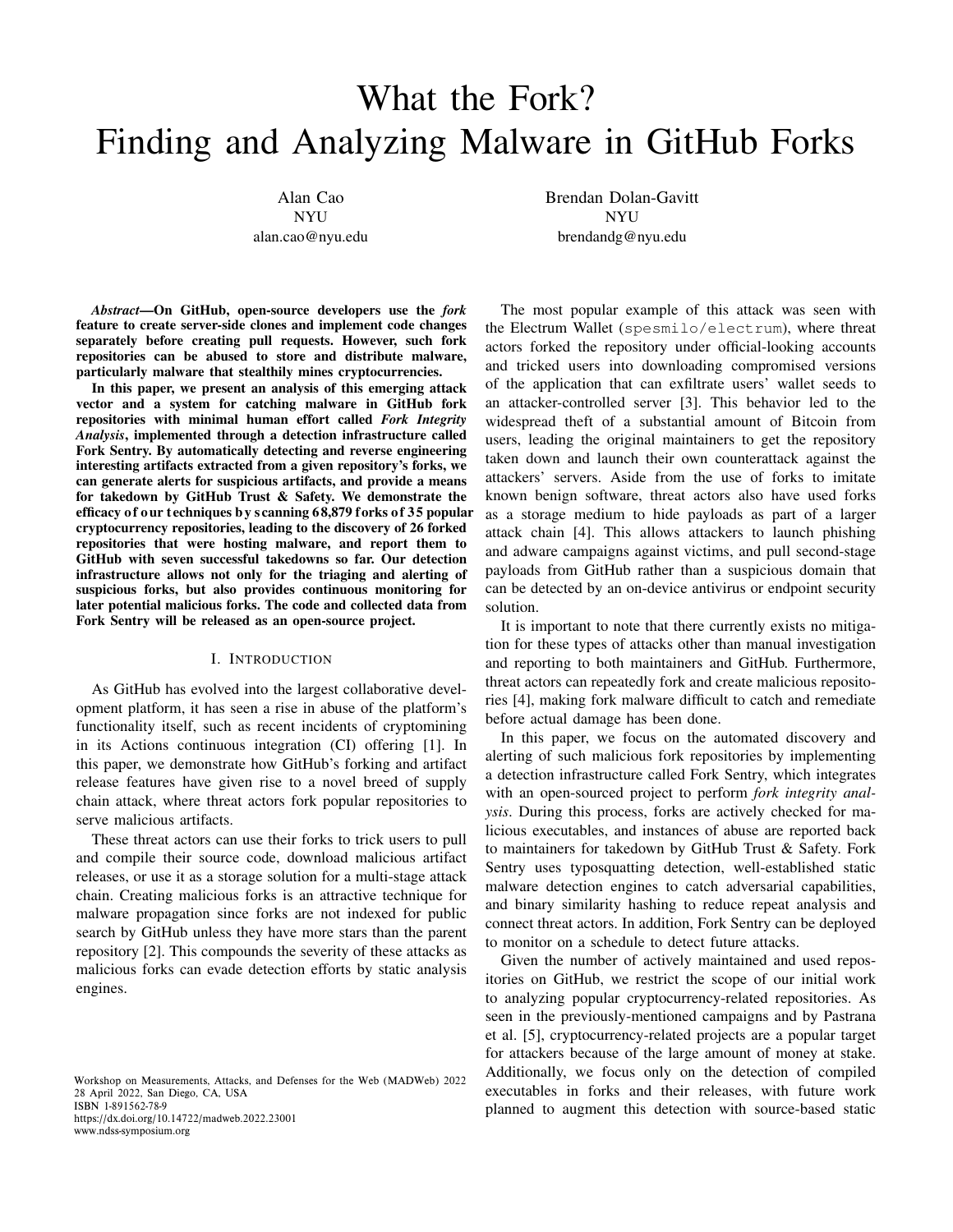analysis tuned towards adversarial capabilities.

The main contributions of our work are:

- 1) Introduce Fork Integrity Analysis as a viable technique for the detection of malicious artifacts in forks of GitHub repositories.
- 2) Analyze malicious behavior of malware we detected in cryptocurrency-related forks, and present how they are being used and propagated against victims.

Our results from this work are as follows:

- 1) We identify and report 26 malicious forks in 35 cryptocurrency repositories, causing seven of them to be taken down so far.
- 2) We discover a persistent threat actor who was actively propagating novel cryptocurrency-based malware, who appears to have made over \$200,000 through illicit mining.
- 3) We use the results to provide recommendations to GitHub for mitigations to help prevent future supply chain attacks.

# II. BACKGROUND AND RELATED WORK

GitHub is the most popular code hosting platform, housing over 271 million repositories at the time of writing [\[6\]](#page-6-5). The platform includes a feature called *forking*, which allows developers to create public snapshot clones of a repository. This allows developers to introduce new changes separately before getting them merged and shipped, or to create a spinoff variant of the software. GitHub has also enabled a feature called *releases*, which complements repositories and allows maintainers to release pre-built versions of their software that users can download instead of having to build the project themselves.

# *A. Software Supply Chain Attacks*

Our work falls into the area of *supply chain attacks*, where threat actors introduce malware backdoors into software components that are used by developers. Kaplan et al. [\[7\]](#page-6-6) examined the attack vectors that can be carried out against package dependency registries, such as typosquatting package names and exploiting outdated dependencies. Duan et al. [\[8\]](#page-6-7) take this further by implementing an analysis pipeline that found 278 malicious dependencies across three registries. Enriksen [\[9\]](#page-6-8) also attacked this problem in Go dependencies by generating typosquat permutations of popular packages, uncovering a malicious fork of the commonly used urfave/cli package.

While this work is important in highlighting the severity of attacks against the open-source ecosystem, it is limited in only looking at threats that hide in software dependencies, rather than directly in code repositories themselves.

# *B. Finding GitHub Malware*

One avenue of approach to mitigate against *any* form of supply chain attack is to automate the detection of malicious source code in repositories. Measurements done by Rokon et al. [\[10\]](#page-6-9) demonstrated the prevalence of malware source code on GitHub, with Gonzalez et al. [\[11\]](#page-6-10) going further by building a system that applies a decision model for detecting malicious commits as they enter a codebase.

While these works overlap somewhat with our own in *malware detection on GitHub*, they consider only malicious *source code* and assume a threat model of attackers that want to push malicious code directly to the parent repository, rather than hide compiled artifacts in separate forks. Work done by Cholter et al. [\[12\]](#page-6-11) is more closely related to ours, as they conduct large-scale mining and scanning of Windows and C/C++-based malware in GitHub repositories. However, they do not focus on fork repositories, as these are not directly indexed for analysis by independent researchers. Thus, prior work involved in the detection and remediation of malware on GitHub is not directly applicable for detecting fork-based malware.

## *C. Fork Analysis*

Work has been done to examine the interactions between fork repositories and their parents [\[13\]](#page-6-12), [\[14\]](#page-7-0), [\[15\]](#page-7-1). Notably, Ren et al. [\[13\]](#page-6-12) introduce a similar system to ours that gives insight into forks and the behaviors that they are introducing to the parent repository. While efforts like these demonstrate the necessity of understanding how forks interact with their parents, it does not directly address the security gap that exists in finding threats in forks.

# III. MALICIOUS INDICATORS

Before presenting the design of Fork Sentry, we gathered several heuristics that have been previously observed in opensource malware attacks that should be detected when scanning a repository's forks.

## *A. Typosquatting*

As pointed out by Taylor et al. [\[16\]](#page-7-2), a suspicious indicator that a piece of software is malicious is the presence of *typosquatting*, where the name is intentionally misspelled in the hope that a user will accidentally use it instead of the original. This is an attractive technique to maximize the spread of malware, and it is important for Fork Sentry to be able to recognize it. A common detection technique is to compute the *Levenshtein distance* [\[17\]](#page-7-3). We can apply this in Fork Sentry by looking at the distance between the parent repository name and its forks, flagging any forks with a small distance score for further investigation.

# *B. Presence of Compiled Malicious Executables*

GitHub repository trees typically do not contain compiled executables, since it is designed for distributing source code files. As seen in the Avast report [\[4\]](#page-6-3), the presence of executable artifacts committed directly to the repository tree is a suspicious indicator, since it can cause unsuspecting users to execute the executable or be used as a place to store artifacts in a larger attack. Furthermore, shell scripts can also complement these artifacts to help bootstrap the payload properly when executing on a victim's host, e.g. by setting input flags for a cryptominer. Fork Sentry needs to be aware of the presence of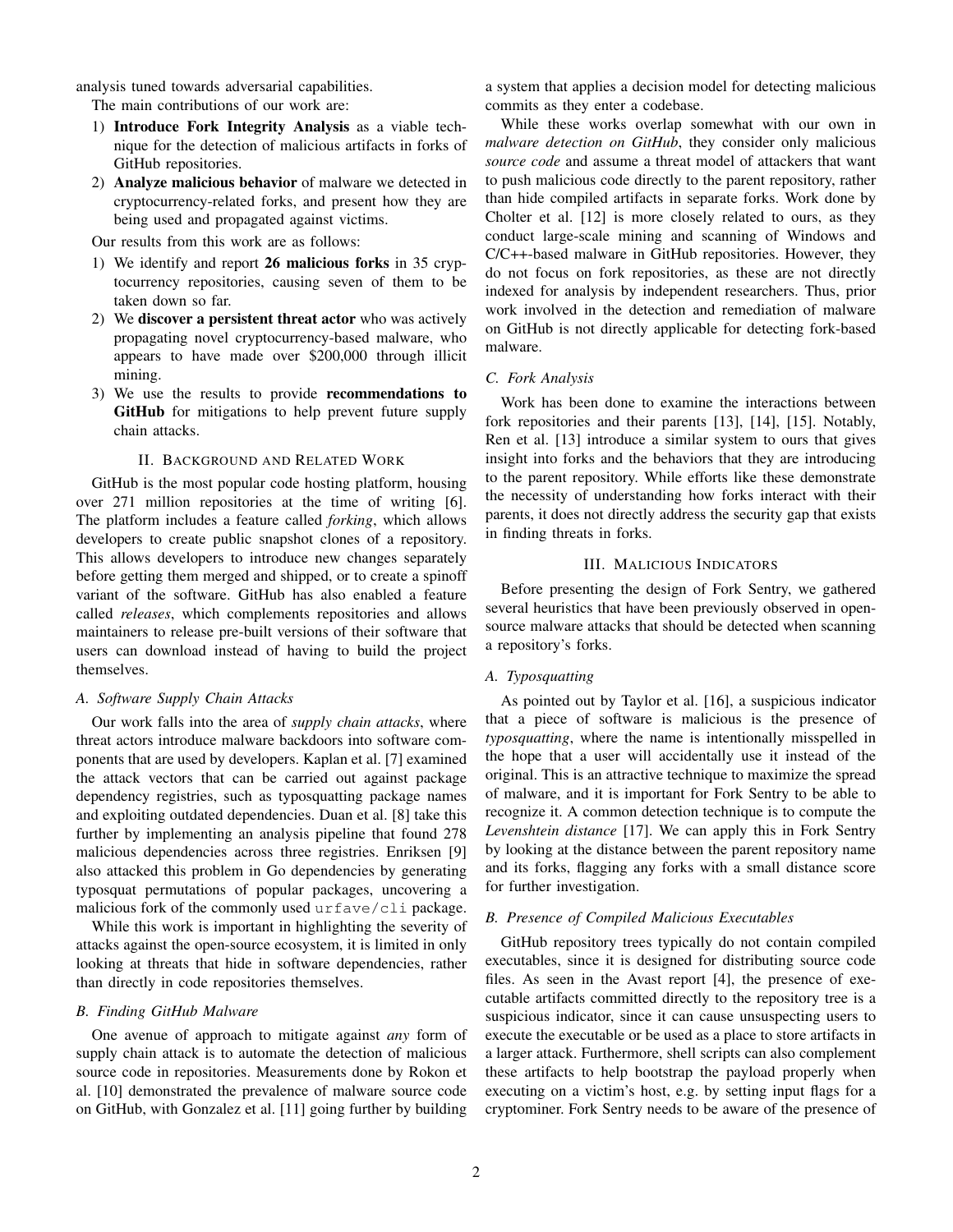

<span id="page-2-0"></span>Fig. 1. A high-level overview of Fork Sentry's detection architecture.

binaries and shell scripts directly committed to the repository. However, our infrastructure should not indiscriminately label a fork as malicious based only on the presence of these files, since there are many benign forks that may have *accidentally* committed compiled executables of the source code. Thus, it is important to additionally check for *malicious capabilities* such as packing, obfuscation, and signatures of known malware families.

Forks can have malware in their GitHub releases, since it is a natural location for pre-built executables, and GitHub does not perform malicious artifact scanning. By not storing payloads directly in the repository tree, attackers can phish more effectively by alleviating suspicions from potential victims. As such, our compiled executable detection must also include files in artifact releases associated with forks.

# IV. DESIGN

# *A. Goals*

While we want Fork Sentry to be able to detect the malicious indicators laid out earlier, it should also fulfill several implementation goals to maximize its usefulness to both security researchers and repository maintainers.

Automation. Conducting fork integrity analysis needs to be *automated* so that security researchers and maintainers can recover alerts and request takedowns quickly, rather than spending time on manual investigation. In addition, our analysis should be *continuous* in order to detect newly emerging fork threats.

Robustness. One obstacle that needs to be overcome is the GitHub API rate limit that is imposed on authenticated users [\[12\]](#page-6-11). This rate limit unfortunately imposes restrictions on how we can gather critical metadata about forks. Thus, our infrastructure must attempt to minimize the number of API calls used while scraping, and also recover gracefully and continue fork analysis if one of our components fails due to the rate limit.

Scalability. Popular target repositories can contain thousands of forks by other GitHub users, which can further aid in hiding their repository from showing up in the public fork tree. Thus, the analysis time for a large number of fork repositories may become too high for timely detection and alerting. Therefore, Fork Sentry needs to be able to efficiently *scale* analysis to millions of repositories and their forks, processing inputs quickly and asynchronously and allowing the workload to be distributed across as many workers as are available.

# <span id="page-2-1"></span>*B. Architecture*

Figure [1](#page-2-0) shows the internal components that make up the Fork Sentry infrastructure, which consists of the Dispatcher, Analyzer, and Alerter. Figure [2](#page-3-0) depicts the analysis workflow that gets carried out for an individual fork repository and its artifacts, not including typosquatting detection. We will discuss these components and explain the implementation details that help fulfill our design goals.

Dispatcher. The dispatcher offers an API endpoint that can be invoked *ad-hoc* by a user or *on a schedule* in a CI/CD workflow to kick off the fork integrity analysis. The API endpoint consumes a target parent repository and uses the GitHub API to recover all forks. To be comprehensive in our scanning efforts, we do a depth-first traversal on the parent's fork tree to recover additional children of forks themselves.

Analyzer. Conforming to a publish-subscribe model, forks recovered are all pushed to a message topic. Analyzers are then instantiated as subscribers to perform malware analysis on each fork, as highlighted by the workflow in Figure [2.](#page-3-0) To avoid overloading the GitHub API, the fork repository is cloned to disk, and relevant file types are filtered for malware analysis by traversing all newly made changes in the commit history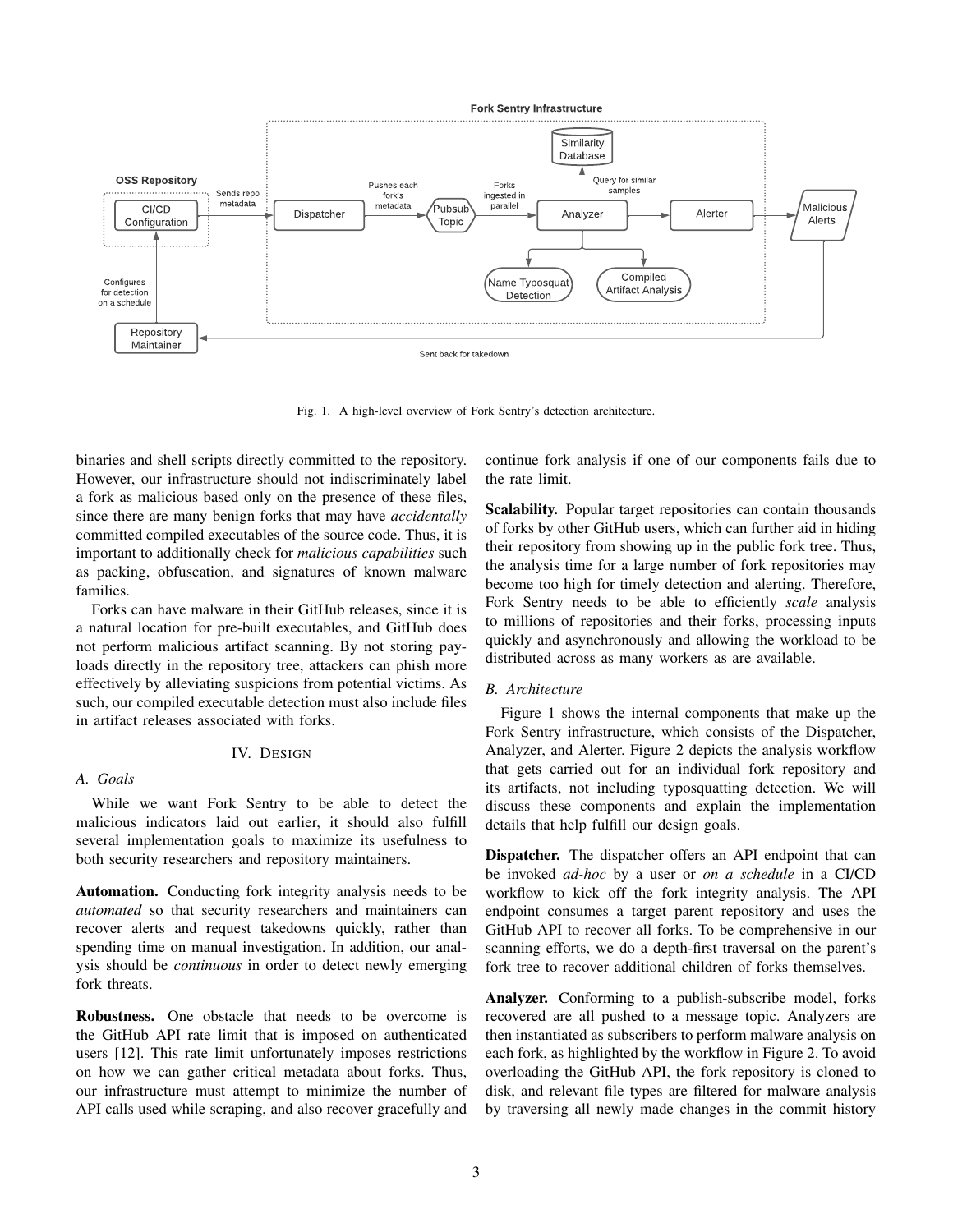

<span id="page-3-0"></span>Fig. 2. Compiled artifact analysis workflow employed for an individual target fork repository.

of each branch. Artifacts are also downloaded and filtered for relevant compiled executables. These filtered samples are then checked against the similarity database with their computed *locality-sensitive hash* to determine if they have been seen previously.

Next, *signature-based* detection using ClamAV [\[18\]](#page-7-4) and *capability-based* detection with capa [\[19\]](#page-7-5) will be employed to do the actual malware analysis. Checking for *signatures* helps determine if artifacts resemble known malware, and checking for *capabilities* helps determine suspicious actions statically for potentially novel samples. If suspicious artifacts match a known signature, capability, or have similar samples, alerts are generated and sent to the alerter for output.

To fulfill our goal of being *robust* and to mitigate GitHub's imposed rate limit, the analyzer *re-publishes* the fork for analysis in the next hour if the rate limit is reached. This ensures that we are able to continue comprehensive analysis of forks without missing any repositories.

Similarity Database. It is important to detect similar samples, as it helps both reduce the analysis workload for samples that have already been ingested, and to highlight clusters of similar malware that may indicate longer-running campaigns in the fork ecosystem.

To detect similar samples, we compute and store *localitysensitive hashes* produced by the ssdeep algorithm [\[20\]](#page-7-6), which uses context-triggered piecewise hashing to create a "fingerprint" for each file. ssdeep can then compute a similarity score between two hashes; according to its author, any score greater than 0 indicates that the files are similar [\[21\]](#page-7-7). However, a straightforward implementation of this similarity search requires a full scan over the hash database for each sample.

To help achieve our goal of scalability, we employ an optimization from Wallace [\[22\]](#page-7-8) that indexes the hashes in the database by their *chunk size*; a hash with chunk size n can only match hashes with chunk sizes  $\frac{n}{2}$ , *n*, or 2*n*, so this allows the search to be performed over a much smaller set of candidates. Although ssdeep is robust and wellunderstood, there are several newer similarity hashes intended for malware analysis (e.g., Lempel-Ziv Jaccard Distance [\[23\]](#page-7-9)

TABLE I CRYPTOCURRENCY REPOSITORY SCAN SUMMARY

<span id="page-3-1"></span>

| Category            | <b>Repos</b> | <b>Total Forks</b> | <b>Malicious Forks</b> |
|---------------------|--------------|--------------------|------------------------|
| Core Implementation | ð            | 47,723             |                        |
| Cryptominer         | 22           | 13,964             | 24                     |
| Wallet              |              | 7,192              |                        |
| Total               | 35           | 68,879             | 26                     |

<span id="page-3-2"></span>TABLE II LOCATION OF DISCOVERED MALWARE IN FORKS

| Location        | # of Malicious Forks |
|-----------------|----------------------|
| Repository Tree |                      |
| Releases        |                      |

and TLSH [\[24\]](#page-7-10)) that may offer better performance; we hope to explore these in future research. The online malware analysis service VirusTotal also supports both ssdeep and TLSH, which could potentially be used to expand the scope of our similarity checking.

Alerter. Finally, suspicious forks that are detected are passed to the alerter for storage and to output back to parent repository maintainers through the GitHub issues tracker for the project.

#### V. EVALUATION

We scanned 35 popular cryptocurrency repositories (a total of 68,879 forks) with Fork Sentry and detected 26 malicious forks. Table [I](#page-3-1) breaks down the categorization of the target repositories that we chose to scan, and the number of malicious forks found for each. According to Table [II,](#page-3-2) we noticed that

TABLE III TARGETED OPERATING SYSTEM

<span id="page-3-3"></span>

| <b>Operating System</b> | # of Malicious Forks |
|-------------------------|----------------------|
| Windows                 |                      |
| Linux                   | 22                   |
| Android                 |                      |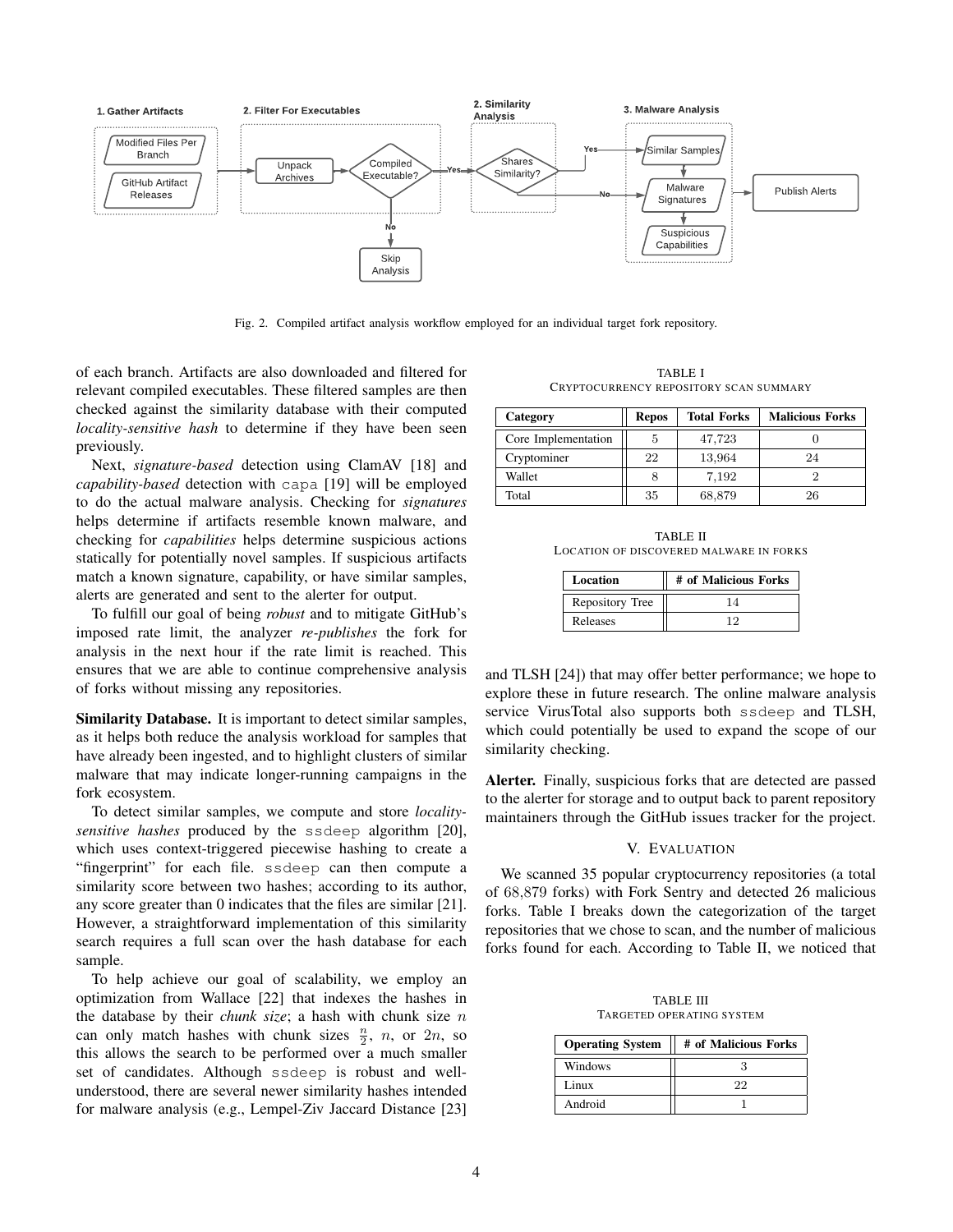#### TABLE IV SUSPICIOUS INDICATORS

| Category                | # of Malicious Forks |  |
|-------------------------|----------------------|--|
| Typosquatting/Confusion |                      |  |
| Packing                 |                      |  |
| Malicious Cryptomining  | 96                   |  |



Fig. 3. Typosquatted fork of nicehash/NiceHashMiner serving a malicious release.

<span id="page-4-0"></span>a near equal amount of forks stored malware artifacts in their repository trees and releases, and as per Table [III,](#page-3-3) a majority of malware discovered is compiled for Linux. We have reported every malicious fork that has been detected, resulting in seven takedowns by GitHub Trust & Safety, with others pending review.

From our pool of recovered malicious forks, we will highlight malicious capabilities prevalent in those samples, and examine in more detail a specific instance of a persistent threat actor that spread novel malware across multiple detected forks.

# *A. Malicious Behaviors*

Name Typosquatting and Confusion. From our analysis, we discovered one instance of a fork repository typosquatting nicehash/NiceHashMiner, where an account with the name of nicehashe was created with malicious releases to attract new victims (Figure [3\)](#page-4-0). Furthermore, we detected another suspicious fork of spesmilo/electrum that employed *confusion* by naming itself [electrummonerocl](electrummoneroclassic/electrummoneroclassic) [assic/electrummoneroclassic](electrummoneroclassic/electrummoneroclassic) and serving its own suspicious releases.

Packing. One common malicious behavior is using different packing routines to both obfuscate and make files smaller. We noticed an instance of malware using UPX as a packer, a Windows malware that employed the VMProtect packer, and an Android-based miner that employed the Chinese-based *Jiagu* packer. Furthermore, as detailed in the next section, we also uncovered malware that used a custom packing and antianalysis workflow.



Fig. 4. Unpacking and execution workflow for sec malware.

Malicious Cryptomining. All of the malware samples detected by Fork Sentry are tagged as malicious cryptominers. We recognize that many malware detection engines often flag cryptominers, even if created to be legitimately used for participating in proof-of-work. In order to limit the amount of false positives, we ensured that samples detected as cryptominers needed to have *additional* tags that signified malicious behaviors.

# *B. Persistent Threat Actor Case Study*

We highlight a case study of a recurring threat actor and the discovery of their novel malware inside the forks of several cryptominer repositories, and how it was potentially being propagated amongst victims.

Discovery. Fork Sentry detected this particular piece of malware first when evaluating pooler/cpuminer, where the fork cambel183/cpuminer and a transitive fork, michaelmusto26/cpuminer, were found serving malicious miners that used packing and anti-analysis techniques in their repository trees. Furthermore, the samples created by this threat actor showed up again in another cryptominer repository ethereum-mining/ethminer as 89565004/ethminer, due to high similarity scores between the artifacts in the codebase. These forks and their malware were active from June 2021 until their time of takedown in November 2021; here we will specifically discuss the malware found in 89565004.

Runtime. Fork Sentry reported on the presence of several malicious bootstrap scripts that complemented these samples, which are run post-exploitation and are used by the malware to establish persistence and stealth on a compromised server. The script found in 89565004/ethminer is seen in Listing [1.](#page-5-0) An inconspicuously named systemd unit file, gpu1.service, is created to run another malicious script, covi2.sh (Listing [2\)](#page-5-1) after networking is enabled, which executes the actual cryptominer.

Packing & Anti-Analysis. The main Golang-based malware, sec, implements a runtime-based packing routine, demonstrated by the workflow in Figure 3. During execution, the malware untars and writes to disk the actual cryptominer, a copy of the nheqminer cryptominer, and an additional support\_library.so shared object that is decoded from Base64. The shared object appears to be dynamically loaded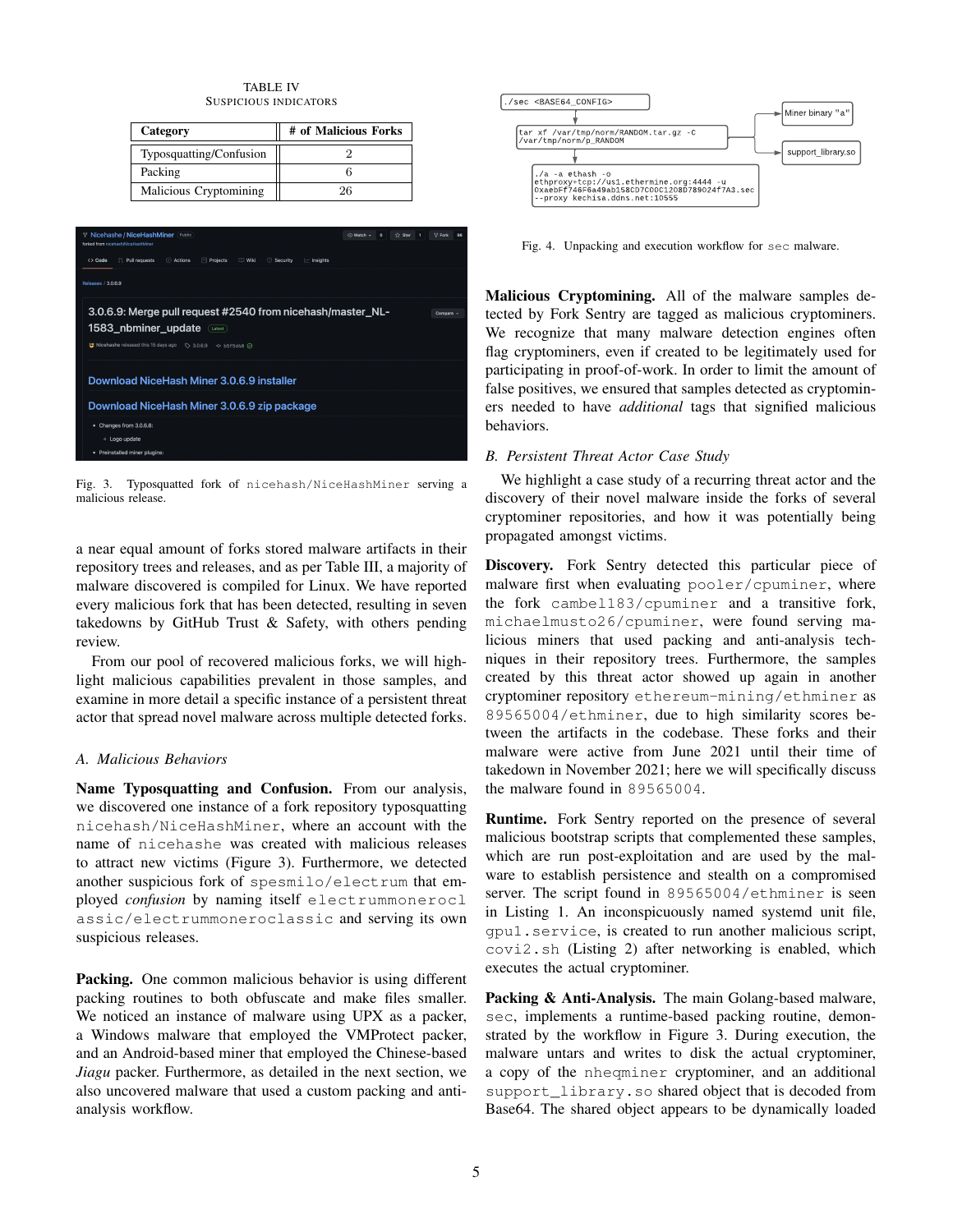by the initial sample, which then executes the actual cryptominer. Here, anti-debugging is employed additionally to check for ptrace interactions by a debugger, and the contents of the LD\_PRELOAD environment variable.

```
1 cd /home
2 sudo wget https://raw.githubusercontent.com
      /89505004/ces/master/scripts/covi2.sh
3 sudo wget https://raw.githubusercontent.com
      /89505004/ces/master/a
4 sudo wget https://raw.githubusercontent.com
      /89505004/ces/master/sec
5 sudo chmod +x sec
6 sudo chmod +x a
7 sudo chmod +x covi2.sh
8 sudo rm -rf /lib/systemd/system/gpu1.service
9 sudo rm -rf /lib/systemd/system/gpu.service
10 sudo rm -rf /lib/systemd/system/eth.service
11 sudo rm -rf /var/crash
12 sleep 86400
13 bash -c 'cat <<EOT >>/lib/systemd/system/gpu1.
      service
14 [Unit]
15 Description=gpu1
16 After=network.target
17 [Service]
18 ExecStart= /home/covi2.sh
19 WatchdogSec=18000
20 Restart=always
21 RestartSec=60
22 User=root
23 [Install]
24 WantedBy=multi-user.target
25 EOT
26 / & &
27 systemctl daemon-reload &&
28 systemctl enable gpu1.service &&
29 service gpu1 stop &&
30 service gpu1 restart
```
Listing 1. Script bootstrapping malicious cryptominers on a compromised server.

```
1 /home/sec huZU1vijNr6S6G1f766z//
     ocy7gAa4Md1YWTvhCl234IDNVZVKImiFO23hiajKuAyKu+79
      zCdW0oU2fdd7a9hARp9Yppff4jFIwse2rA85zxwVV...
```
Listing 2. Malware execution with Base64-encoded configuration.

From the given address used to mine Ethereum, we noted that this attacker seemed to have already made approximately 76.46 ETH [\[25\]](#page-7-11), worth approximately \$234,555 in USD at the time of this writing)<sup>[1](#page-5-2)</sup>. After validating our automated analysis, we submitted takedown requests to GitHub Trust & Safety, which were all fulfilled in the span of a week.

#### VI. DISCUSSION

Our work showcases that using fork repositories to host malware is indeed a rising problem in open-source security, based on several observations we can make from our results:

1) Fork-based malware is quite prevalent in cryptomining repositories. This is concordant with observations made by Pastrana and Suarez-Tangil [\[5\]](#page-6-4); given the high economic incentives associated with the growth of proof-of-work cryptocurrencies, attackers will naturally gravitate toward this area.

- 2) Fork-based malware is mostly built for Linux. We can speculate that many of these attacks carried out are against Linux containers, servers, and IoT (Internet-of-Things) devices, and used post-intrusion to capitalize off of compute and memory capacity for revenue generation.
- 3) Malware in releases are enticing for phishing. The typosquatting/confusion malware introduced in Section [I](#page-0-0) and found by us show how easy it is for threat actors to exploit misspelling errors propagate malware.

Given these observations, should GitHub be responsible for detection of malicious forks (or any malware in repositories), or defer that effort to the community? We believe that GitHub should take action given the *implicit trust* users naturally place on the platform, and the pervasive effects of these attacks on them when that trust is exploited by threat actors. Moreover, first-party malware scanning by GitHub would not be affected by the API rate limits that hinder independent researchers, and they have access to other metadata, such as IP and email addresses, that can be used to more effectively detect and link threat actors across campaigns. Therefore, although we believe Fork Sentry is a valuable interim solution, we also make several recommendations to GitHub to enhance defense against this new attack vector in the long-term.

### *A. Recommendations*

Account typosquatting prevention. GitHub should apply edit distance detection to block users from creating accounts/organizations that are too similar to one that is existing, such that they do not have the opportunity to take advantage of misspelling accidents by users to serve them malware.

Comprehensive malware scanning. Filtering and malware analysis should be conducted on executable artifacts committed to any repository and their releases. Such work has been proposed for hosting vendors like GitLab [\[26\]](#page-7-12), but has not come to fruition. Given the presence we've seen of packing and cryptomining, such detections should incorporate heuristics for catching these capabilities.

Code provenance for releases. Releases should only be public if it can be demonstrated that they were created from a specific codebase. Efforts such as applying program analysis [\[27\]](#page-7-13) and compiler and attribute identification [\[28\]](#page-7-14) can help verification, but are difficult to make perfectly accurate given the diversity of compilation runtimes. Thus, a more practical technique is to require that releases be created through publicly verifiable continuous integration builds, rather than allowing users to directly upload assets on their own.

Improved indexing and search for detection. Forks that have changes from their parents should be indexed for static analysis efforts, and researchers should also be able to query for non-source file types to better catch malicious artifacts.

<span id="page-5-2"></span><sup>&</sup>lt;sup>1</sup>The malware runs a miner and directs the mining reward to Ethereum address 0xaebFf746F6a49ab158CD7C00C1208D789024f7A3; note that we cannot confirm what portion of this revenue from mining may have been gained through *illicit* mining.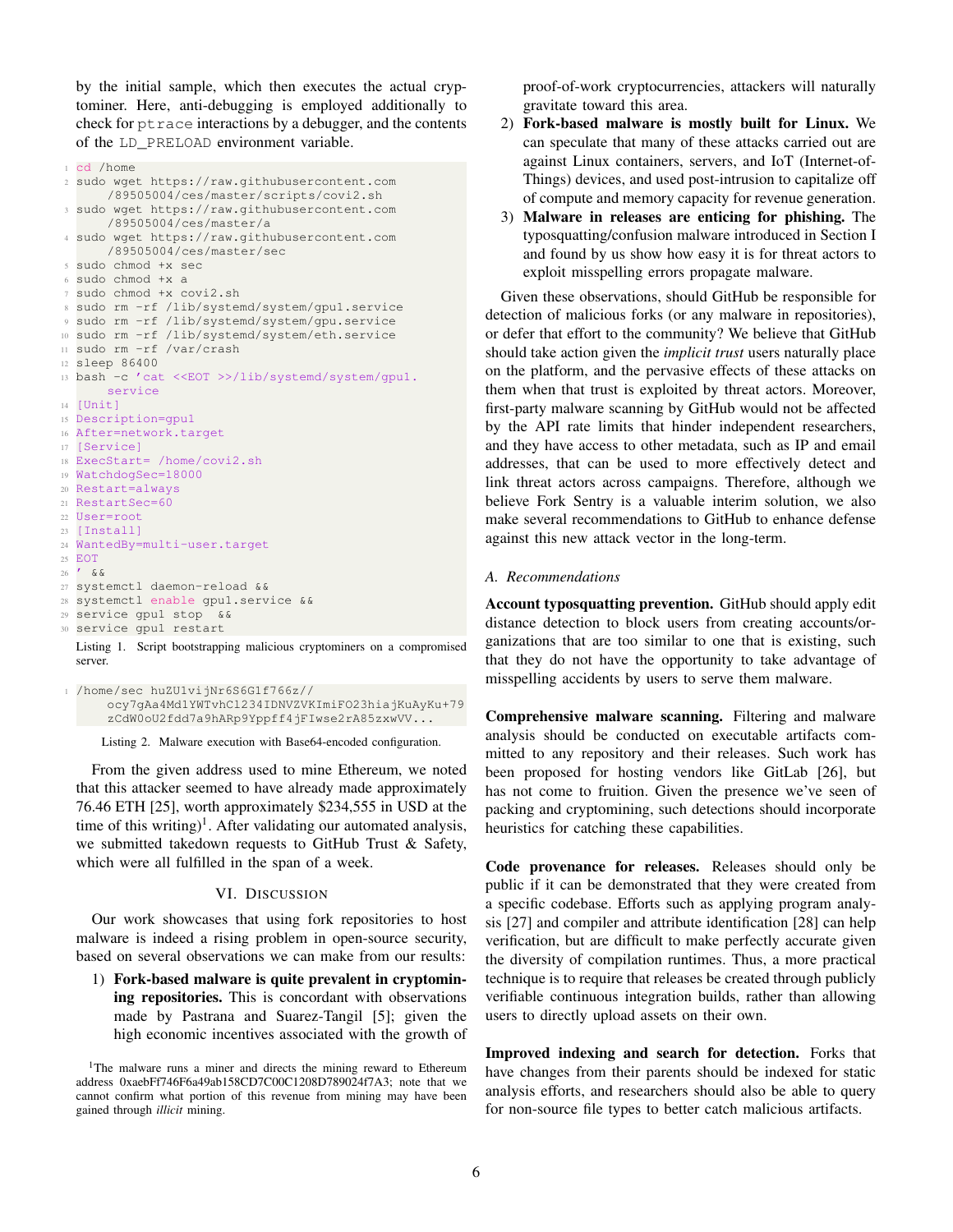# VII. FUTURE WORK

Given the diversity of threats and the variety of analysis techniques, we highlight future work that can help bolster our accomplishments.

# *A. Analyzing Other Modified Artifacts*

Fork Sentry does not account for adversarial changes in source code, where injected source can discreetly conduct malicious behaviors. Catching such attacks will either involve incorporating prior work done in identifying malicious source code and commits or applying source-based diff-aware static analysis.

Another area of detection can be in *compilation manifests*, which establish metadata, dependencies, and runtime behavior during installation. The Octopus Scanner malware [\[29\]](#page-7-15) is an example of this, where the Java build process for a popular project is backdoored to install malware. Parsers for different manifest formats can be incorporated to statically analyze these configurations to recognize if malicious capabilities are introduced.

# *B. Improving Similarity Analysis*

Previous studies [\[30\]](#page-7-16) have showcased how similarity hashes like ssdeep that employ a *sliding window* technique on the entirety of a file lack context in binary features that may be critical to associating similar samples. As such, false negatives may become prevalent in identifying samples that are compiled and released, particularly if malware authors actively attempt to evade similarity analysis.

When examining the effectiveness of our similarity analysis with the weaponized cryptominer propagated by the persistent threat actor against all other samples detected in pooler/cpuminer's forks, we found that Fork Sentry fails to recognize its similarity to original cpuminer binaries, even though it is only lightly modified.

In addition, because our scope is currently limited to cryptocurrency repositories, obtaining reliable ground truth about whether a given repository is malicious can be difficult. Although we require that cryptominers have *additional* suspicious indicators (described in Section [IV-B\)](#page-2-1) to be deemed actually malicious and worth reporting to GitHub, we lack sufficient context to determine if any of the unreported repositories were, in fact, malicious.

To address this, we plan to investigate other similarity clustering techniques, perform deeper analysis on the *meaning* of the changes made in a fork repository, and broaden the scope of our work to incorporate other repositories and source code.

# *C. Expanding Target Scope*

In this paper, we focused on analyzing cryptocurrencybased repositories, a very small subset of all projects on GitHub. This scope can be widely expanded for many other open-sourced ecosystems. For instance, as demonstrated by Enriksen's [\[9\]](#page-6-8) work, Go-based packages have been targets of malware infection through typosquatted forks accidentally used as dependencies. Popular offensive security projects are also good candidates, since there may be malicious forks hidden amongst projects meant for pedagogy or research. Finally, we could further expand our scope to include *all* popular repositories (using, e.g., Google's BigQuery dataset for GitHub repositories [\[31\]](#page-7-17)).

# AVAILABILITY

To help others build on our work, we have released the code of our fork scanning infrastructure under an open source license at:

<https://github.com/ex0dus-0x/fork-sentry>

Datasets containing the results of our initial fork scans, binary similarity database, and analyses are available at:

<https://zenodo.org/record/6391341>

[https://www.virustotal.com/gui/collection/f15433215537bc](https://www.virustotal.com/gui/collection/f15433215537bc3dea2e71718778ca70f8241228cd2418b5b7f21a3a729a34da) [3dea2e71718778ca70f8241228cd2418b5b7f21a3a729a34da](https://www.virustotal.com/gui/collection/f15433215537bc3dea2e71718778ca70f8241228cd2418b5b7f21a3a729a34da)

#### ACKNOWLEDGEMENTS

We would like to thank our anonymous reviewers for their time and effort and for the valuable feedback they provided. We also thank the NYU OSIRIS lab for the their support by lending us computing infrastructure, which we used to run our analyses.

#### **REFERENCES**

- <span id="page-6-0"></span>[1] C. Patterson. (2021) Github actions update: Helping maintainers combat bad actors. [Online]. Available: [https://github.blog/2021-04-22-github](https://github.blog/2021-04-22-github-actions-update-helping-maintainers-combat-bad-actors/)[actions-update-helping-maintainers-combat-bad-actors/](https://github.blog/2021-04-22-github-actions-update-helping-maintainers-combat-bad-actors/)
- <span id="page-6-1"></span>[2] GitHub. (2021) Searching in forks. [Online]. Available: [https://docs.git](https://docs.github.com/en/search-github/searching-on-github/searching-in-forks) [hub.com/en/search-github/searching-on-github/searching-in-forks](https://docs.github.com/en/search-github/searching-on-github/searching-in-forks)
- <span id="page-6-2"></span>[3] Malwarebytes Lab. (2019) Electrum bitcoin wallets under siege. [Online]. Available: [https://blog.malwarebytes.com/cybercrime/2019/04](https://blog.malwarebytes.com/cybercrime/2019/04/electrum-bitcoin-wallets-under-siege/) [/electrum-bitcoin-wallets-under-siege/](https://blog.malwarebytes.com/cybercrime/2019/04/electrum-bitcoin-wallets-under-siege/)
- <span id="page-6-3"></span>[4] Avast Threat Intelligence Team. (2021) Greedy cybercriminals host malware on github. [Online]. Available: [https://blog.avast.com/greedy](https://blog.avast.com/greedy-cybercriminals-host-malware-on-github)[cybercriminals-host-malware-on-github](https://blog.avast.com/greedy-cybercriminals-host-malware-on-github)
- <span id="page-6-4"></span>[5] S. Pastrana and G. Suarez-Tangil, "A first look at the crypto-mining malware ecosystem: A decade of unrestricted wealth," in *Proceedings of the Internet Measurement Conference*, 2019, pp. 73–86.
- <span id="page-6-5"></span>[6] GitHub. (2021) Github search. [Online]. Available: [https://github.com/s](https://github.com/search) [earch](https://github.com/search)
- <span id="page-6-6"></span>[7] B. Kaplan and J. Qian, "A survey on common threats in npm and PyPI registries," in *International Workshop on Deployable Machine Learning for Security Defense*, 2021, pp. 132–156.
- <span id="page-6-7"></span>[8] R. Duan, O. Alrawi, R. P. Kasturi, R. Elder, B. Saltaformaggio, and W. Lee, "Towards measuring supply chain attacks on package managers for interpreted languages," in *Network and Distributed Systems Symposium (NDSS)*, 2021.
- <span id="page-6-8"></span>[9] M. Henriksen. (2021) Finding evil Go packages. [Online]. Available: <https://michenriksen.com/blog/finding-evil-go-packages/>
- <span id="page-6-9"></span>[10] M. O. F. Rokon, R. Islam, A. Darki, E. E. Papalexakis, and M. Faloutsos, "Sourcefinder: Finding malware source-code from publicly available repositories in github," in *23rd International Symposium on Research in Attacks, Intrusions and Defenses (RAID 2020)*, 2020, pp. 149–163.
- <span id="page-6-10"></span>[11] D. Gonzalez, T. Zimmermann, P. Godefroid, and M. Schäfer, "Anomalicious: Automated detection of anomalous and potentially malicious commits on GitHub," in *IEEE/ACM 43rd International Conference on Software Engineering: Software Engineering in Practice (ICSE-SEIP)*, 2021, pp. 258–267.
- <span id="page-6-11"></span>[12] W. La Cholter, M. Elder, and A. Stalick, "Windows malware binaries in C/C++ GitHub repositories: Prevalence and lessons learned." in *ICISSP*, 2021, pp. 475–484.
- <span id="page-6-12"></span>[13] L. Ren, S. Zhou, and C. Kästner, "Poster: Forks insight: Providing an overview of GitHub forks," in *2018 IEEE/ACM 40th International Conference on Software Engineering: Companion (ICSE-Companion)*, 2018, pp. 179–180.